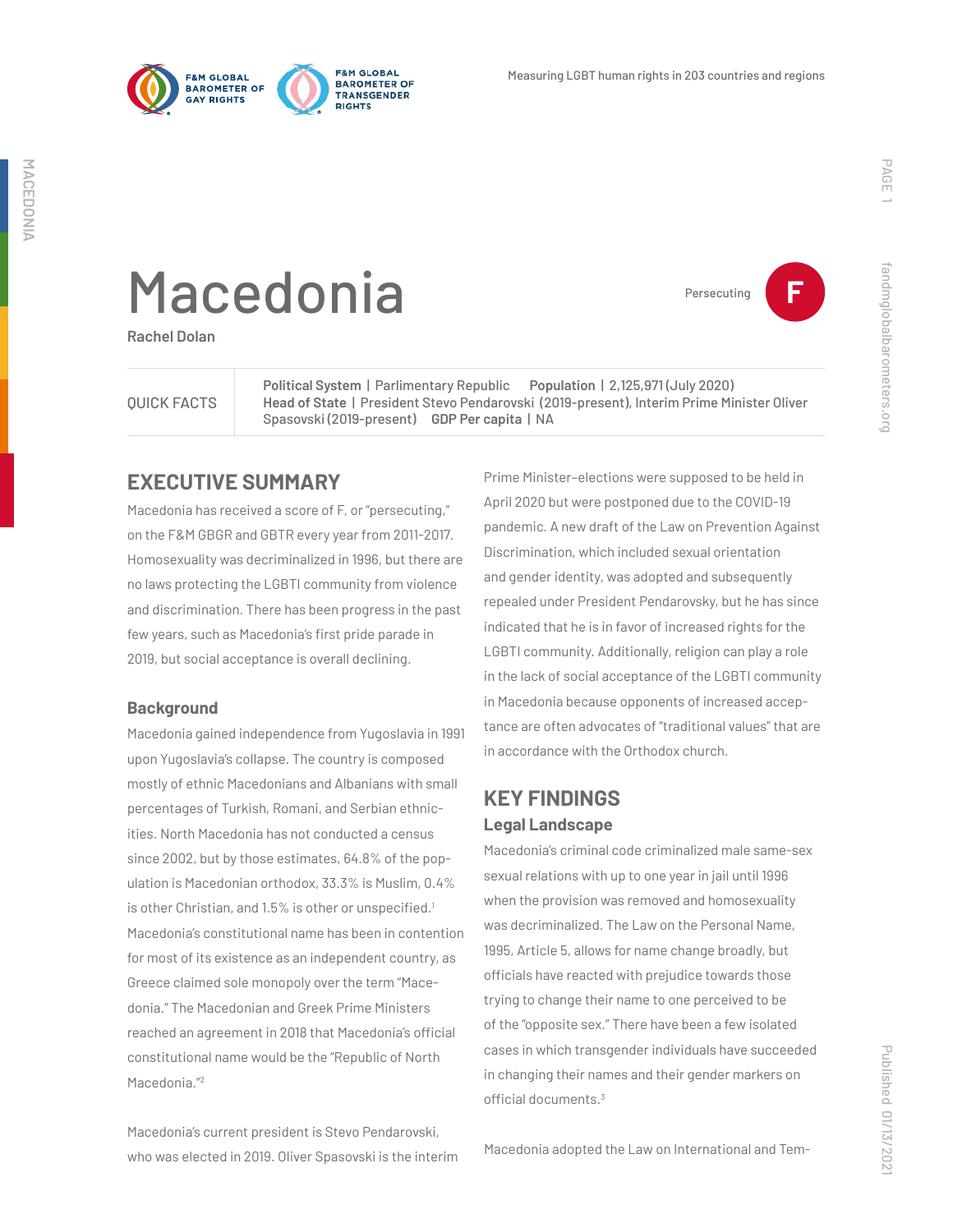

porary Protection in 2018. The law previously prevented discrimination on grounds such as race/ethnicity and now includes persecution based on sexual orientation and gender identity as reasons to seek asylum.<sup>4,5</sup>

Macedonia adopted the Istanbul Convention in 2018, which may provide greater protections for transgender individuals as well as other LGBTI minorities.<sup>6</sup> The convention dictates that its provisions shall be implemented without discrimination on any grounds, of which it specifically states sexual orientation and gender identity.7

A new draft of the Law on Protection Against Discrimination was presented to parliament in 2018, which included sexual orientation and gender identity among protected grounds. The law was adopted in 2019 under President Pendarovski after initial refusal by President Gjorge Ivanov but was repealed a year later in May 2020. The law did not receive a constitutional majority when it was voted on and subsequently adopted, and the government did not commit to its enforcement over the last year, which left it vulnerable to repeal.<sup>8</sup>

#### **Political Landscape**

President Pendarovski has indicated an intent to address LGBTI rights in his time in office on a few occasions. Pendarovski originally signed the Law on Prevention Against Discrimination after it had been voted on improperly, for which he accepts no blame. Ater the law was repealed, he expressed that he had known it to be problematic but had no choice but to sign it after it had been passed by a second vote in parliament.<sup>9.10</sup> He also met with the organizers of Macedonia's 2020 pride parade, which was held online due to the COVID-19 pandemic. Commending the activities of organizations and activists involved with promoting LGBTI rights, Pendarovski pledged to have the amended version of the Law on Prevention Against Discrimination included high on the parliament's priority list.<sup>11</sup>

Members of several political parties from the Macedonian Parliament formed the Inter-Party Working Group for LGBTI Rights in 2018. The mission of the group is "to make use of all mechanisms available in Parliament, to contribute for a society where sexual orientation and gender identity will not be an obstacle for the full enjoyment of their human rights."12

#### **Socio-Economic Landscape**

Based on the Williams Institutes's Global Acceptance Index (GAI), social acceptance of LGBTI people in Macedonia has declined from 2000 to 2017. This correlates with the Williams Institutes's analysis that global social acceptance of LGBTI people has become polarized in the last decade, with the most accepting countries becoming more accepting and the least accepting countries becoming less accepting.

Despite declining social acceptance, Macedonia held its first pride march in 2019, which was most likely in accordance with its goal to join the European Union. Supporters of various right-wing organizations protested the parade outside an Orthodox Christian cathedral, promoting traditional family values.13 The first Trans Visibility March was also held in 2019, organized by TransFormA, and organization dedicated to addressing the needs of the transgender community in Macedonia. There have been other pride events in Macedonia in previous years, but the march in 2019 was the first state-sponsored event.

#### **Societal Discrimination**

There is no protection from discrimination for LGBTI minorities in the law. Although the new Law on Protection Against Discrimination was in effect for approximately one year, the few protections afforded by the government's minimal enforcement of the law were removed with the repeal of the law.

PAGE 2

fandmglobalbarometers.org

fandmglobalbarometers.org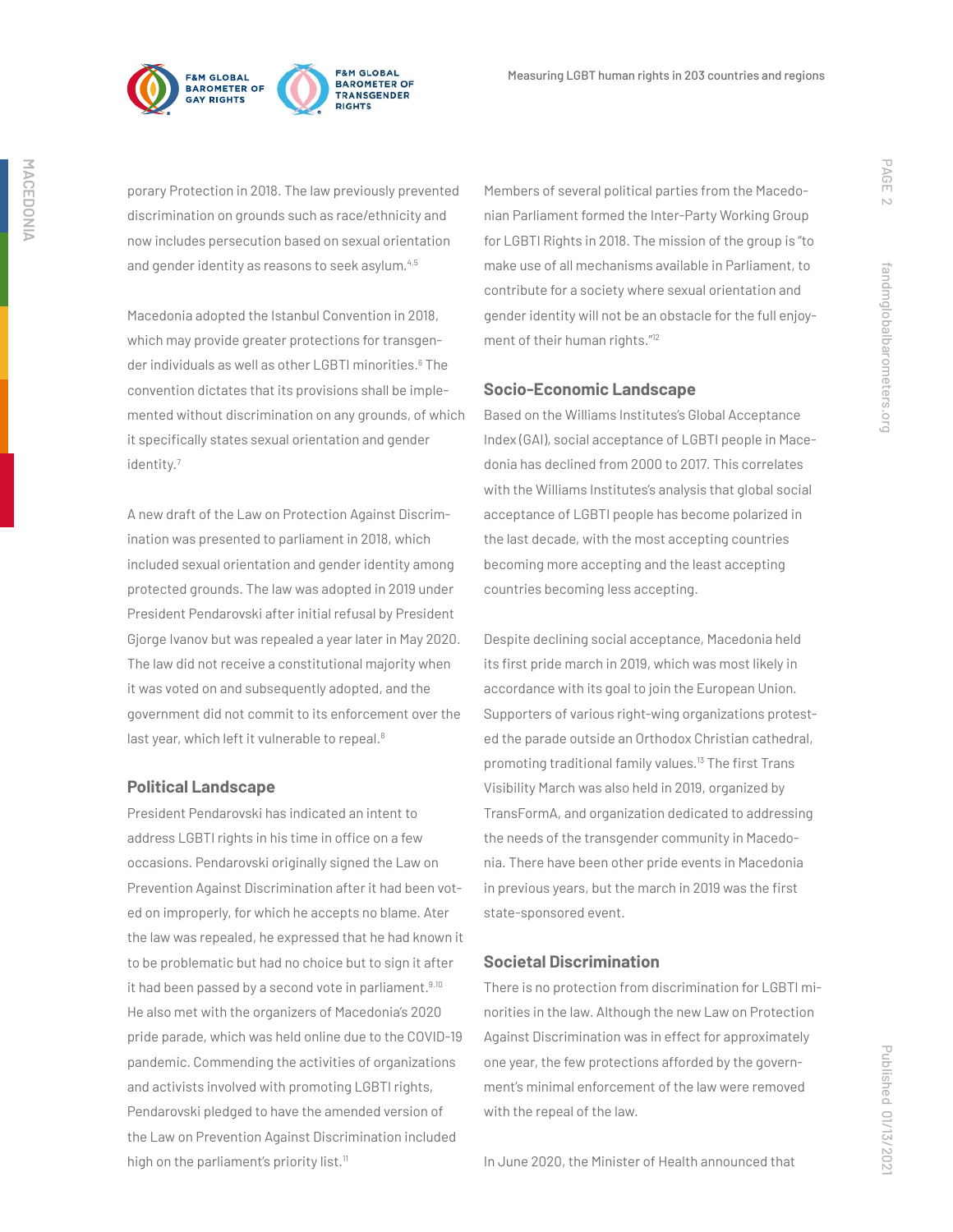

**F&M GLOBAL** BAROMETER OF TRANSGENDER **RIGHTS** 

trans healthcare would be covered by public insurance, but the decision was withdrawn after public backlash, including several transphobic articles. This constitutes discrimination against transgender individuals in healthcare as well as a disproportionate economic burden. Conversely, in 2019, then Prime Minister Zoran Zaev received public criticism for calling Bojan Jovanovski, a businessman detained for supposed extortion, a "faggot." He later apologized.15

## **ANALYSIS**

Macedonia's scores on the F&M GBGR and GBTR are unlikely to change in the next year as they have both been an F every year from 2011-2017. These scores are on par with the rest of Central/Eastern Europe/Eurasia with the exception of 2017, when the region of Central/Eastern Europe/Eurasia received a score of D, or "intolerant" overall, and Macedonia received an F. Macedonia is making some legal progress with regard to protections for LGBTI citizens (with the exception of the repealed Law on Protection Against Discrimination). Pride events and the Trans Visibility March also indicate progress on the societal level, but gaps in legal protections and continued bias-motivated hate speech and hate crimes result in Macedonia's status of "persecuting" on the F&M GBGR and GBTR. There seems to be a lack of commitment to legal progress for the protection of LGBTI minorities, so despite incremental societal progress, the lack of legal backup permits hostile and discriminatory attitudes to persist.

PAGE 3

fandmglobalbarometers.org

fandmglobalbarometers.org